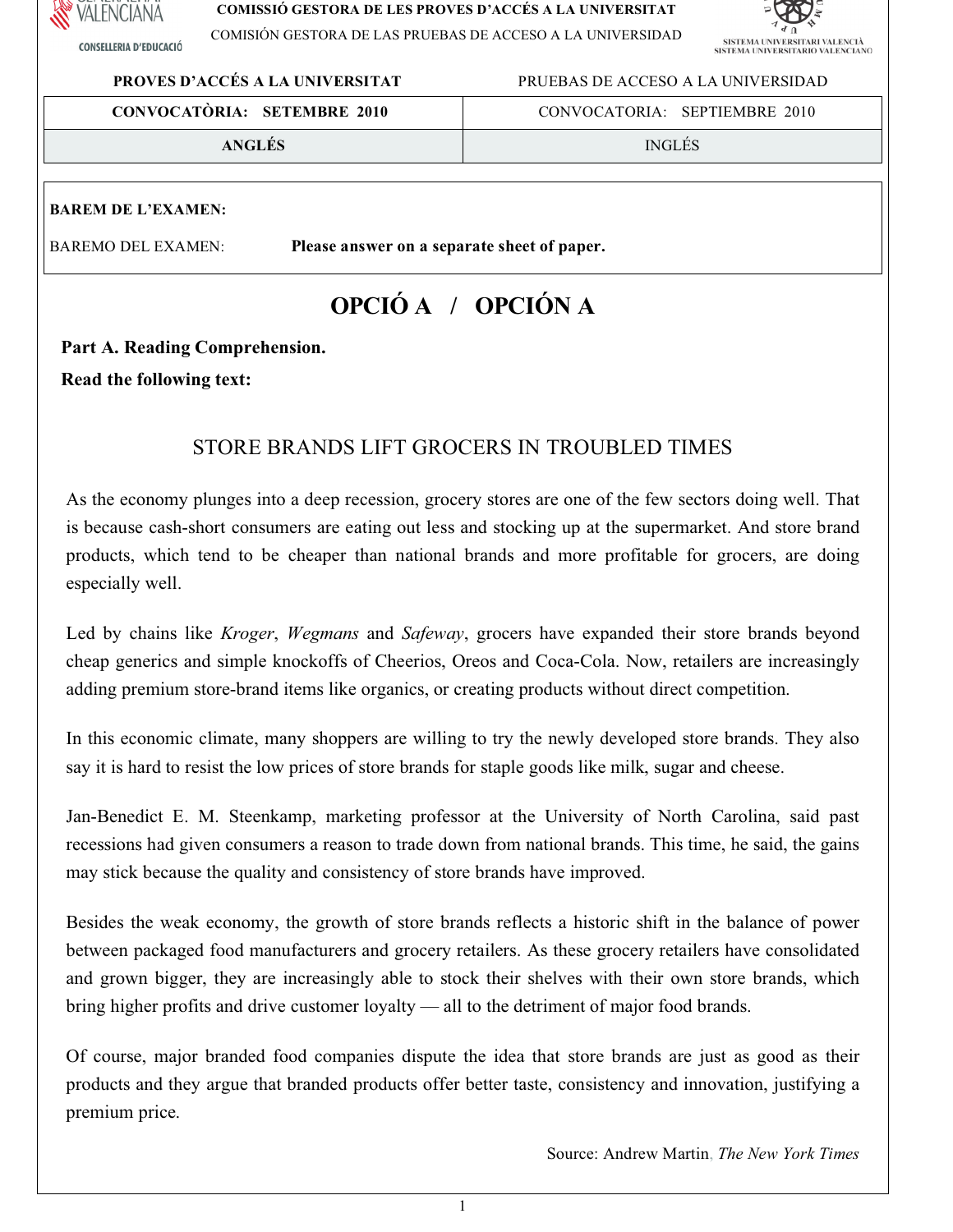

**CONSELLERIA D'EDUCACIÓ** 

#### **COMISSIÓ GESTORA DE LES PROVES D'ACCÉS A LA UNIVERSITAT**

COMISIÓN GESTORA DE LAS PRUEBAS DE ACCESO A LA UNIVERSIDAD



**PROVES D'ACCÉS A LA UNIVERSITAT** PRUEBASDEACCESO A LA UNIVERSIDAD

| <b>CONVOCATÒRIA: SETEMBRE 2010</b> | CONVOCATORIA: SEPTIEMBRE 2010 |
|------------------------------------|-------------------------------|
| <b>ANGLES</b>                      | <b>INGLES</b>                 |

## **BAREM DE L'EXAMEN:**

BAREMO DELEXAMEN: **Pleaseansweronaseparatesheetofpaper.**

# **OPCIÓ B / OPCIÓN B**

Part A. Reading Comprehension.

**Read the following text:** 

# NOW TEACHERS ARE ORDERED TO SMILE AT THEIR PUPILS

A secondary school has ordered teachers to welcome children with a smile at the start of every lesson as part of a drive to hand more power to pupils. Staff have also been told to ensure they are not boring students by setting work that is too hard.

The move is the latest example of a Government initiative to give pupils a major say in many aspects of their schooling, but some critics say this is putting children in charge.

Yesterday the Mail revealed that 20 students at a Kent secondary school were given iPhones to provide instant feedback of teachers to senior staff. In another incident, a teacher being interviewed for a job by a student panel was asked to sing the Michael Jackson song 'Bad'. She failed to get the job after refusing. Pupils on another interview panel voted in favour of a female candidate because she was the 'prettiest', although she was not hired.

Schools Secretary Ed Balls admitted the approach used by some schools was 'completely wrong', 'absurd' and 'ridiculous'. 'The people who are in charge are the head teachers, the governors and the teachers,' he said. 'The idea that you would give out iPhones to secretly spy on teachers, that would be in my view, completely wrong'. 'Any head teacher doing that needs to look hard at themselves and consider the way in which they are doing things'.

But far from dismissing the practice, he added: 'Some schools do ask teachers to get a report from the children about how lessons are going'.

Daily Mail, Tuesday, April 6<sup>th</sup>, 2010, p. 10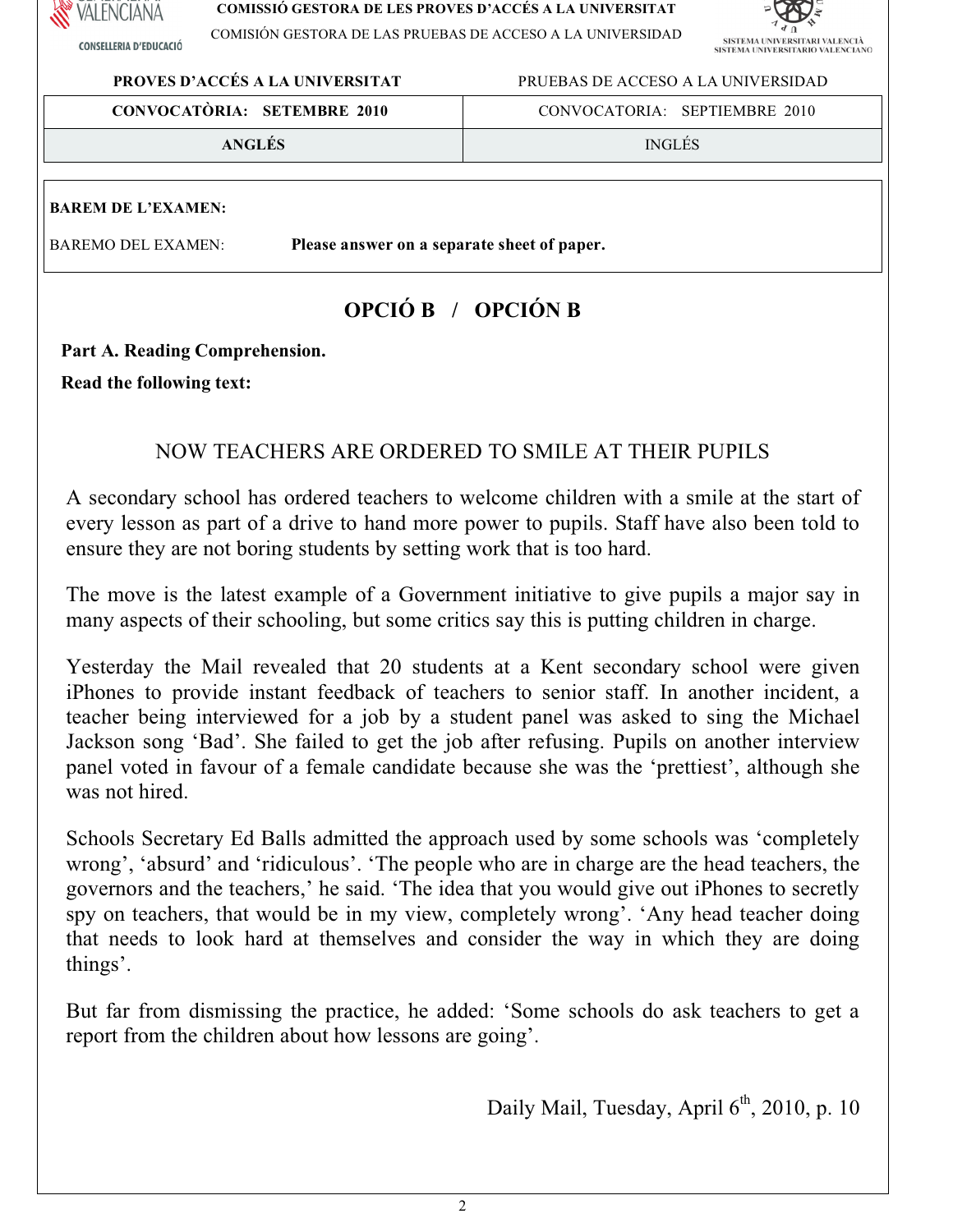# **OPCIÓ A / OPCIÓN A**

# **I. Answer the following questions using your own words but taking into account the information in the text. (2 points: 1 point each)**

- a. According to the text, why are grocery stores, nowadays, successful in comparison to other businesses?
- b. On what basis do food companies justify the higher price of their brand-name products?

# II. Are the following statements true  $(T)$  or false  $(F)$ ? Identify the part of the text that supports **your answer by copying the exact passage on the answer sheet. (1.5 point: 0.5 each)**

- a. National brands are usually more profitable for grocers than store brands.
- b. Shoppers find it difficult to resist buying store brand milk and sugar.
- c. Major food manufacturers claim their products are as good as store brands.

# III. Find a synonym for each of the four words below from these six options: (1 point: 0.25 each) *plunges retailers staple trade down stick products*

- a. merchants who sell goods directly to the consumers
- b. stay, remain
- c. drops steeply
- d. basic, essential, necessary

#### IV. Choose a, b, or c, in each question below. Only one choice is correct. (1.5 points: 0.5 each)

- 1. Nowadays, consumers are short of cash; as a result, they…
	- a. line up at supermarkets to get groceries.
	- b. go to restaurants less frequently.
	- c. eat less than before the recession.
- 2. Food chains like *Wegmans…*
	- a. are introducing more quality store-brand products.
	- b. are expanding by opening more stores.
	- c. have decreased the amount of generics.
- 3. According to the text, the growth of store brands reflects
	- a. the consolidation of grocery retailers in detriment of major food manufacturers.
	- b. customers' loyalty to national brands.
	- c. the power of national manufacturers.

## **Part B. Write a 130 to 150-word composition. (4 points)**

How has the financial crisis affected daily life in Spain?